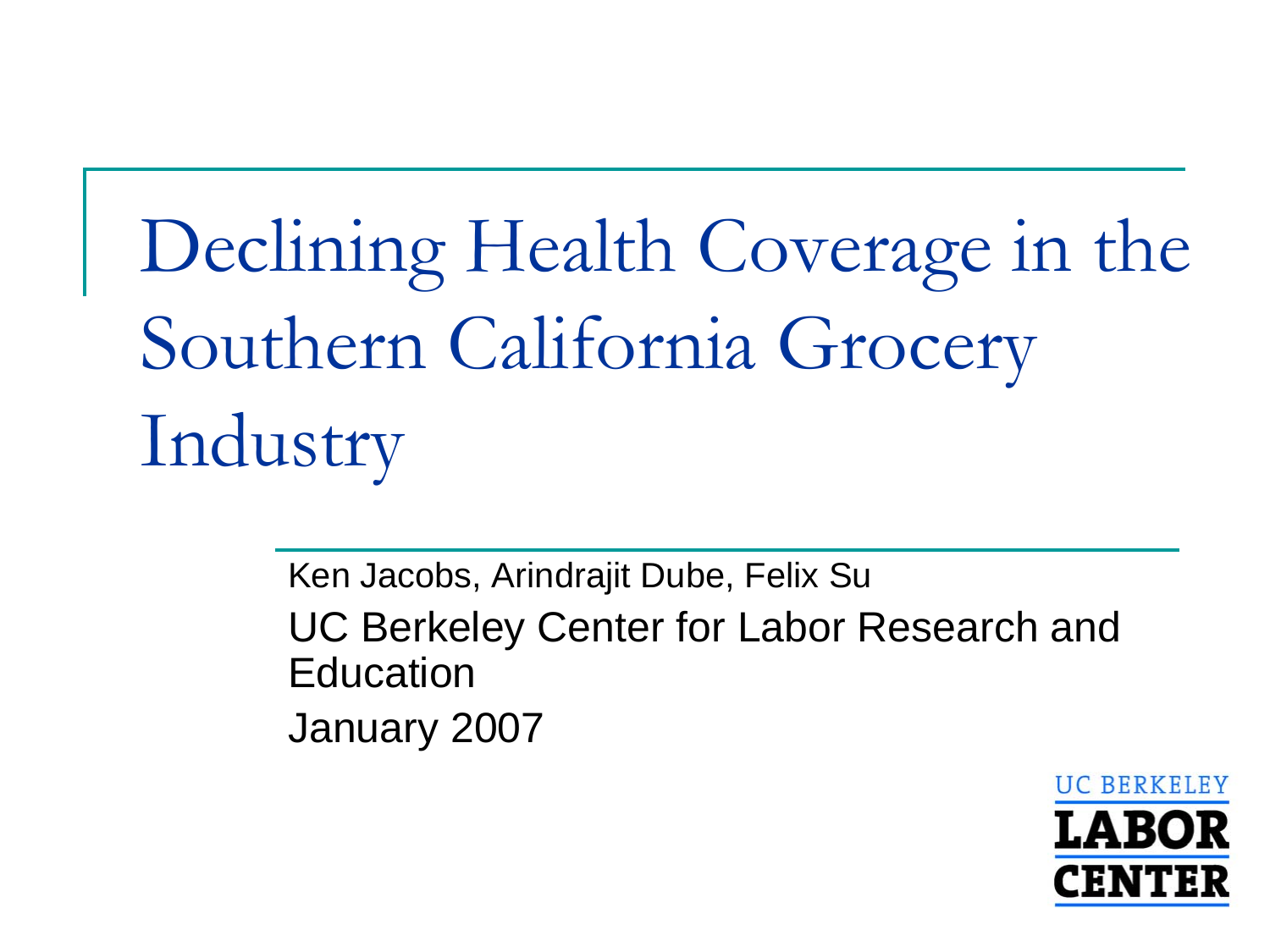# Major Changes in the Southern California Contract

- Increased health care eligibility waiting periods from four months to twelve months for individual coverage (18 months for clerks) and 30 months for family coverage.
- **Required new employees to contribute 20 percent of** the health premium cost; under the old contracts employees did not make direct premium contributions.
- **Increased co-pays, co-insurance and deductibles** under the new plan, while restricting plan options.
- F. Reduced wage rates for new hires.

Source: Tentative Agreement for a Successor Collective Bargaining Agreement Between Albertson's Inc., Ralphs Grocery Company and Vons, a Safeway Company and United Food and Commercial Workers Locals 135, 324, 770, 1036, 1167, 1428 and 1442.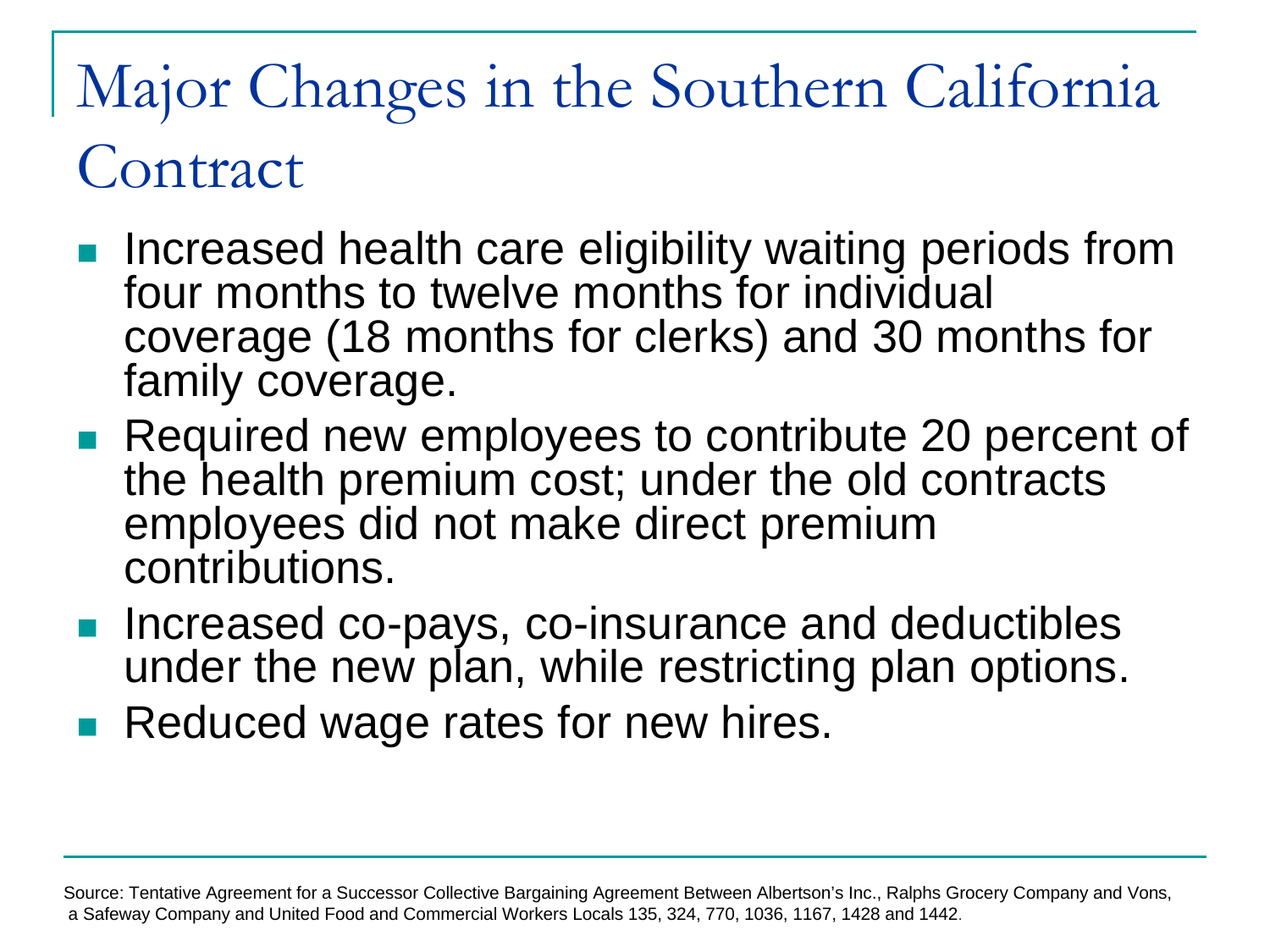# Data Sources

- Actuarial data from *UFCW Unions and Food Employers Benefit Fund* and from the *Segal Company* was used to calculate the health insurance eligibility and coverage rates, and the number of covered workers and dependents from Southern and Northern California.
- **Union membership lists from Northern California locals** (428 and 101) and Southern California Local 770 were used to estimate employee turnover, health care eligibility and the age distribution over the 2002-2005 period.
- Our own survey of 755 active UFCW members from Locals 428, 101, 770 and 1428 was used to estimate effects on healthcare utilization.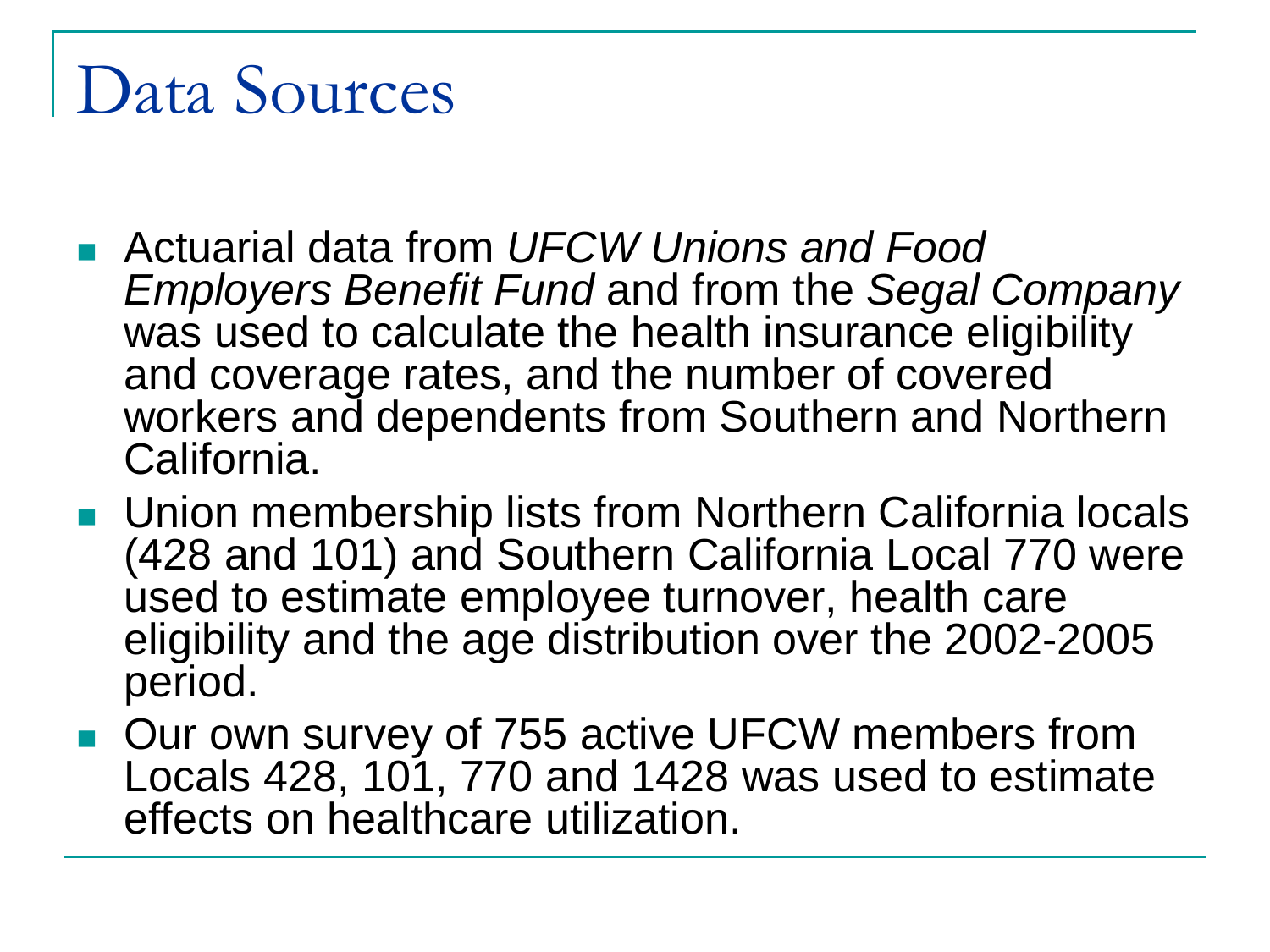#### Estimated Healthcare Eligibility Rate for LA Grocery Workers 2002-2005



Source: Analysis of UFCW 770 Membership Data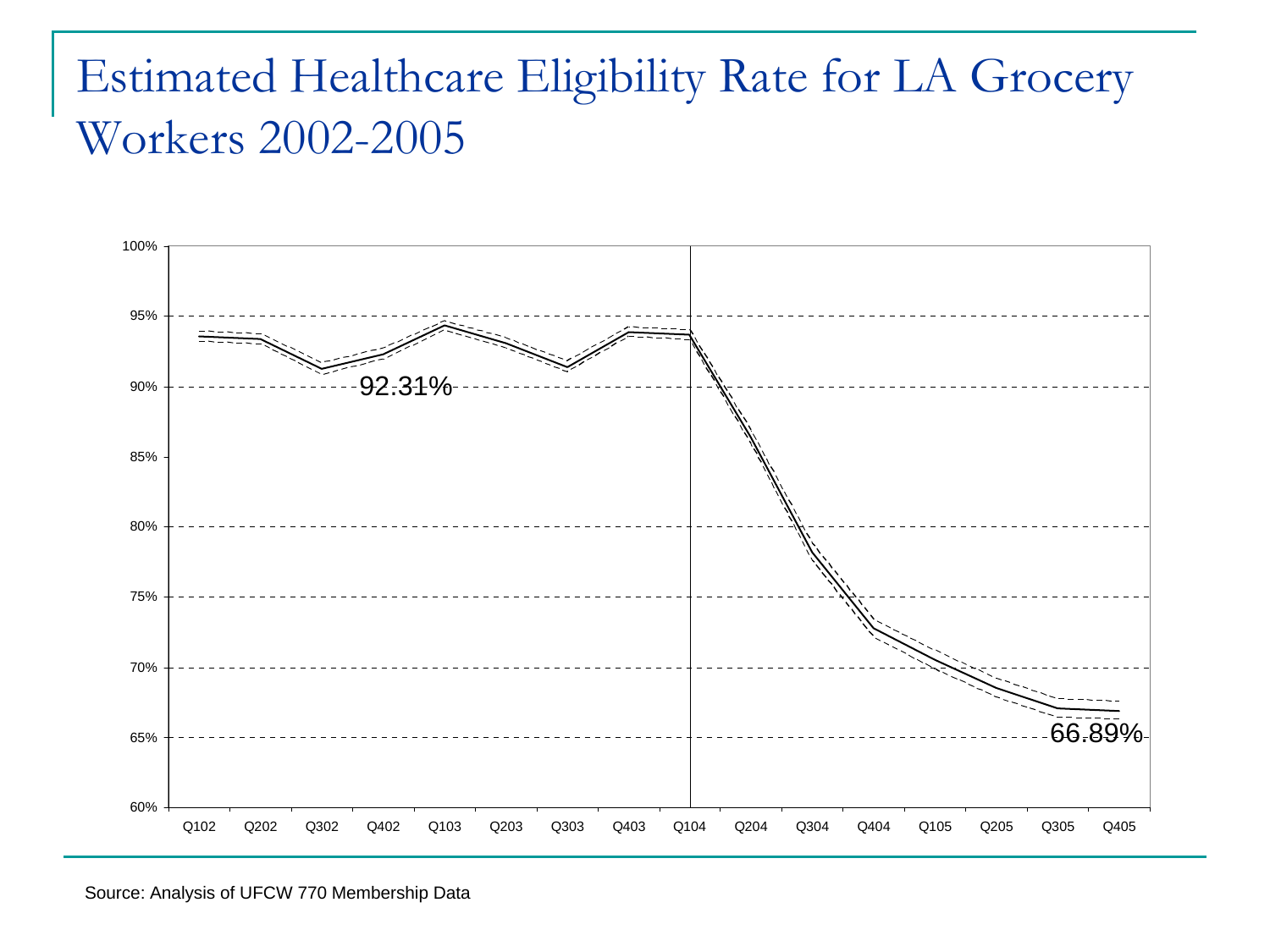#### Changes in Southern California Grocery Worker Health Coverage, September 2003-September 2006

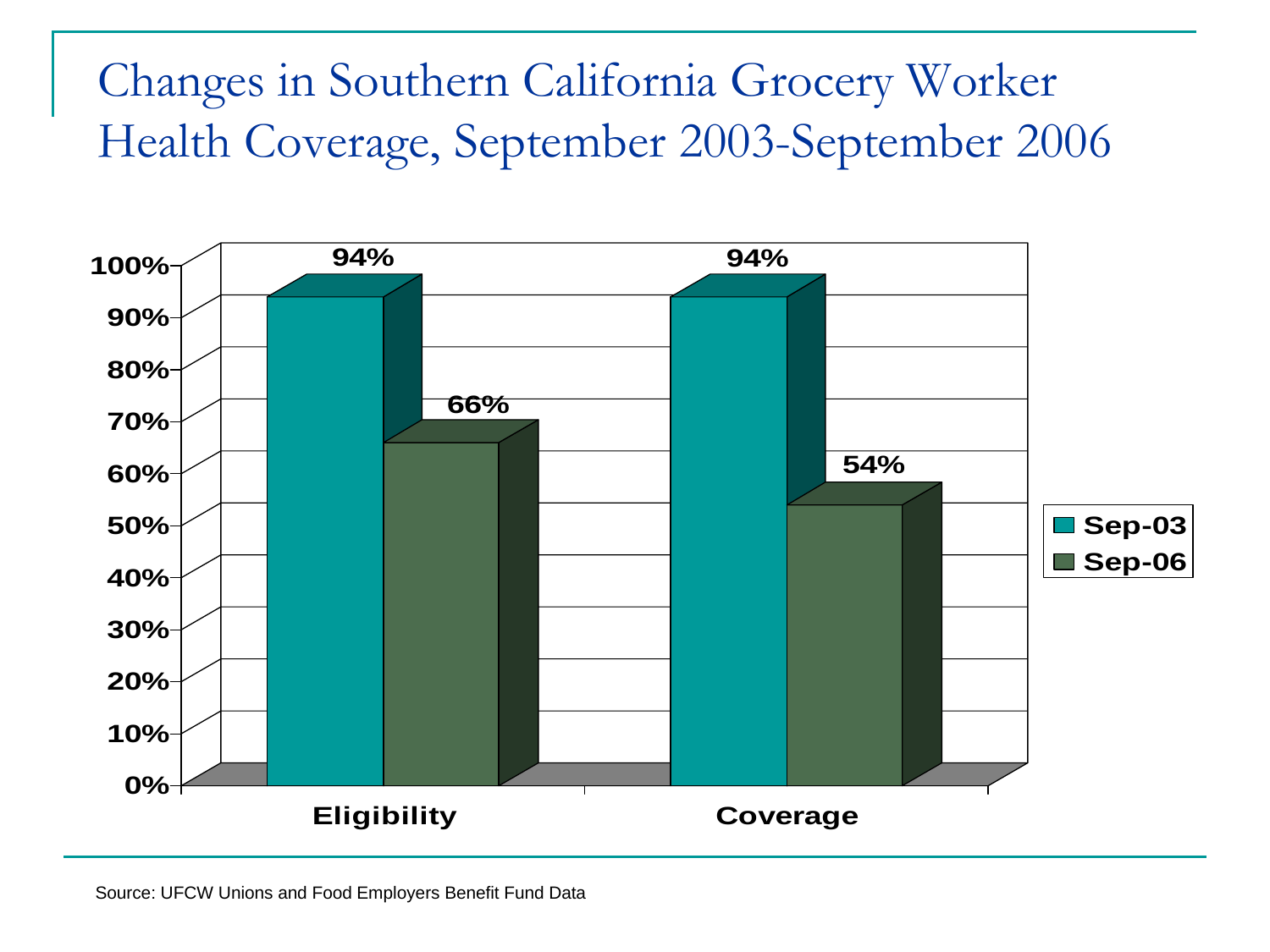## Health Coverage for Workers Hired under New Contract

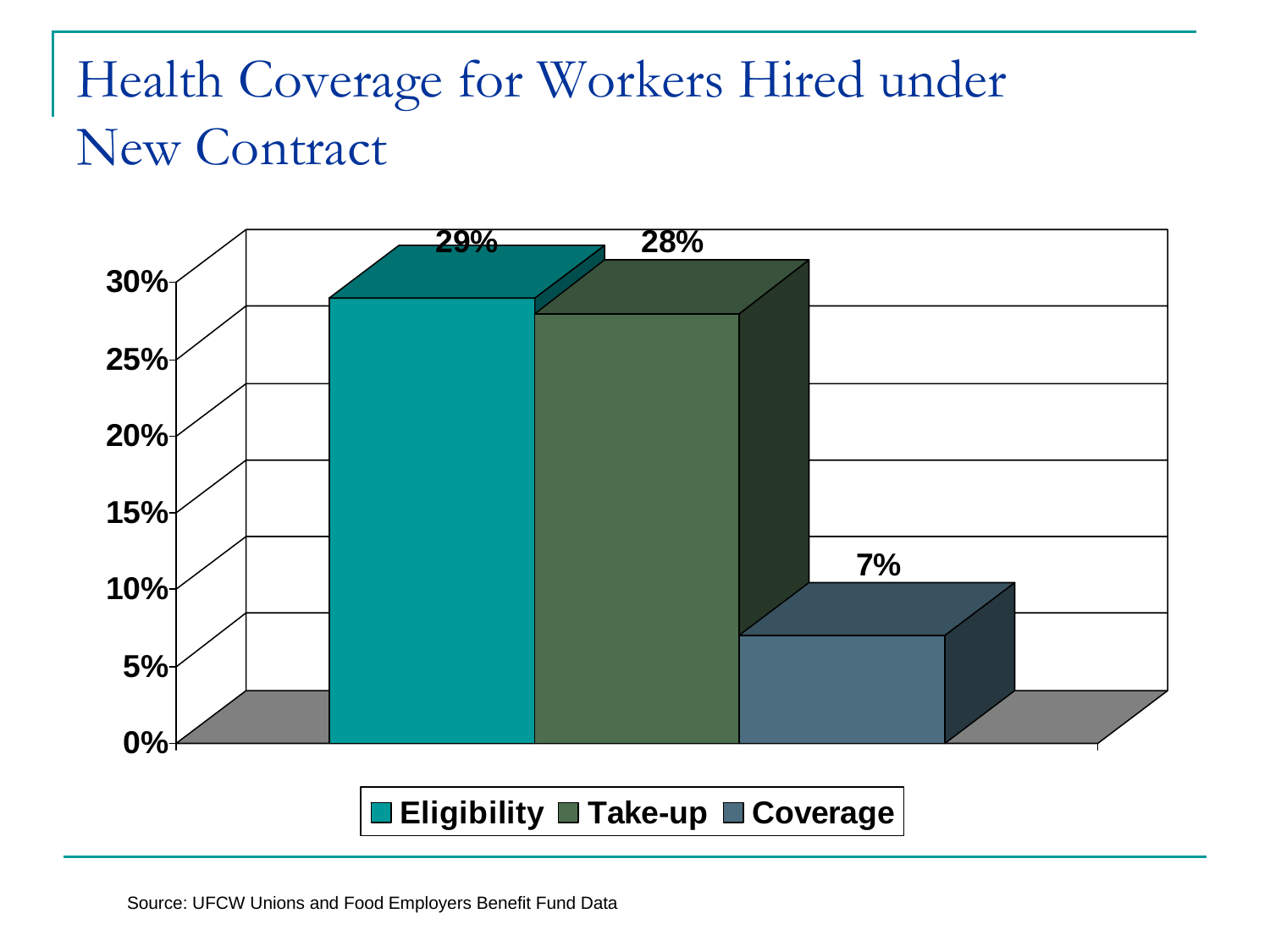# All Coverage Sources for Southern California Grocery Workers Hired under New Contract

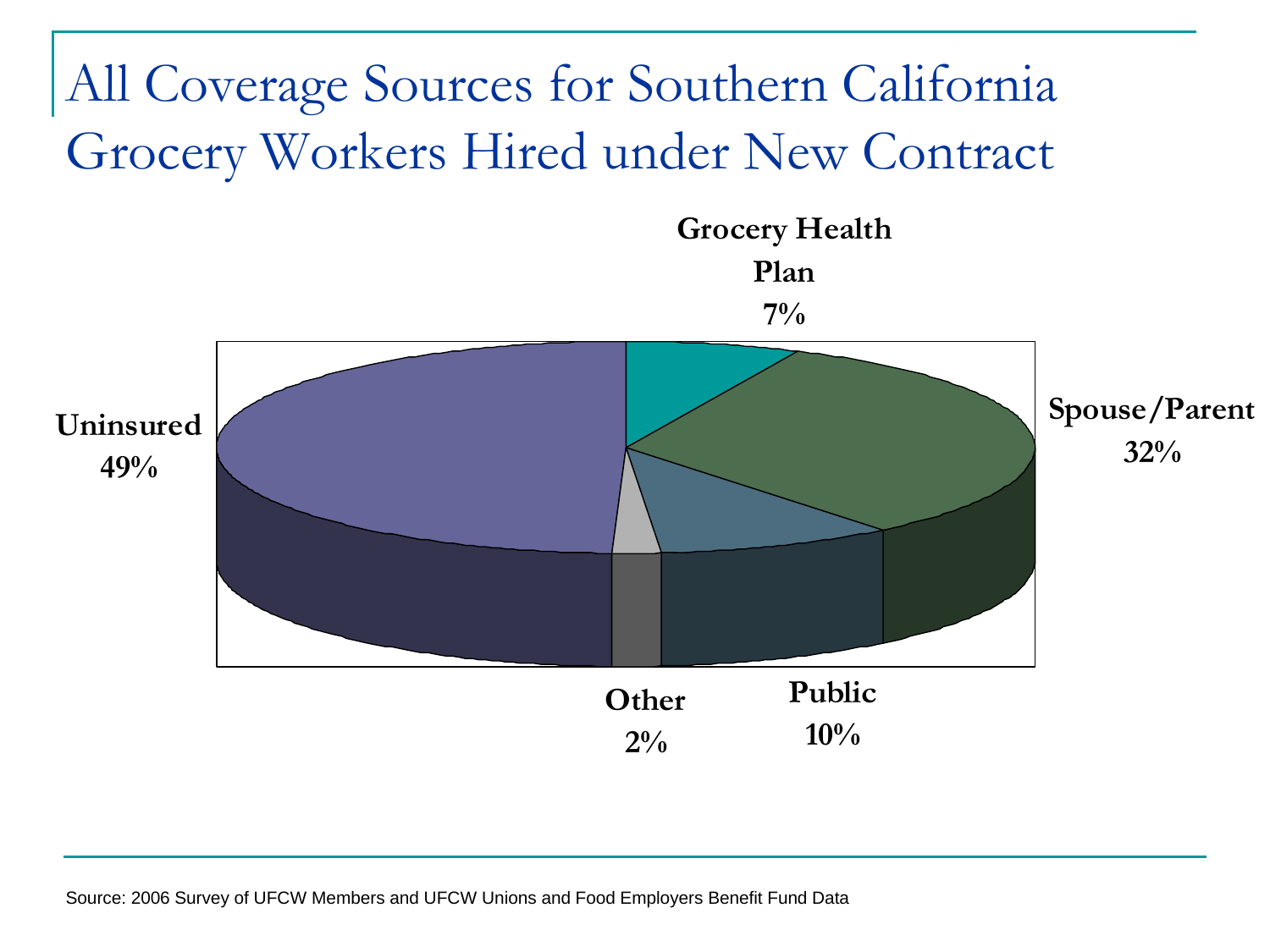## Estimated Healthcare Eligibility Rate for Northern California Grocery Workers 2002-2005



Source: Analysis of UFCW 428 and 101 Membership Data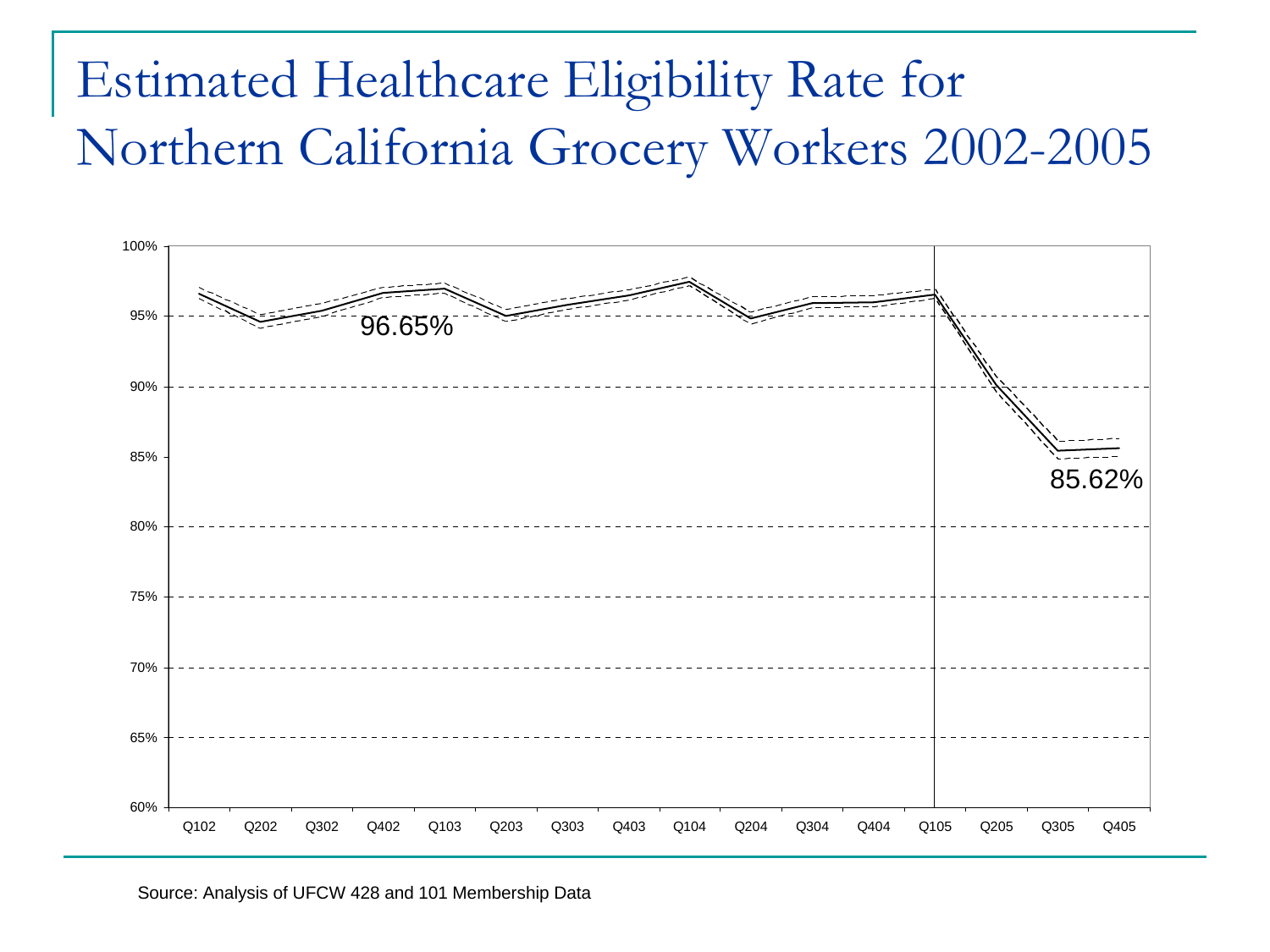# Coverage Rates for Southern and Northern California Grocery Workers

|                   | Southern<br>California | <b>Northern</b><br>California |
|-------------------|------------------------|-------------------------------|
| September 2003    | 94%                    | $96\%$ *                      |
| September<br>2006 | 54%                    | 79%                           |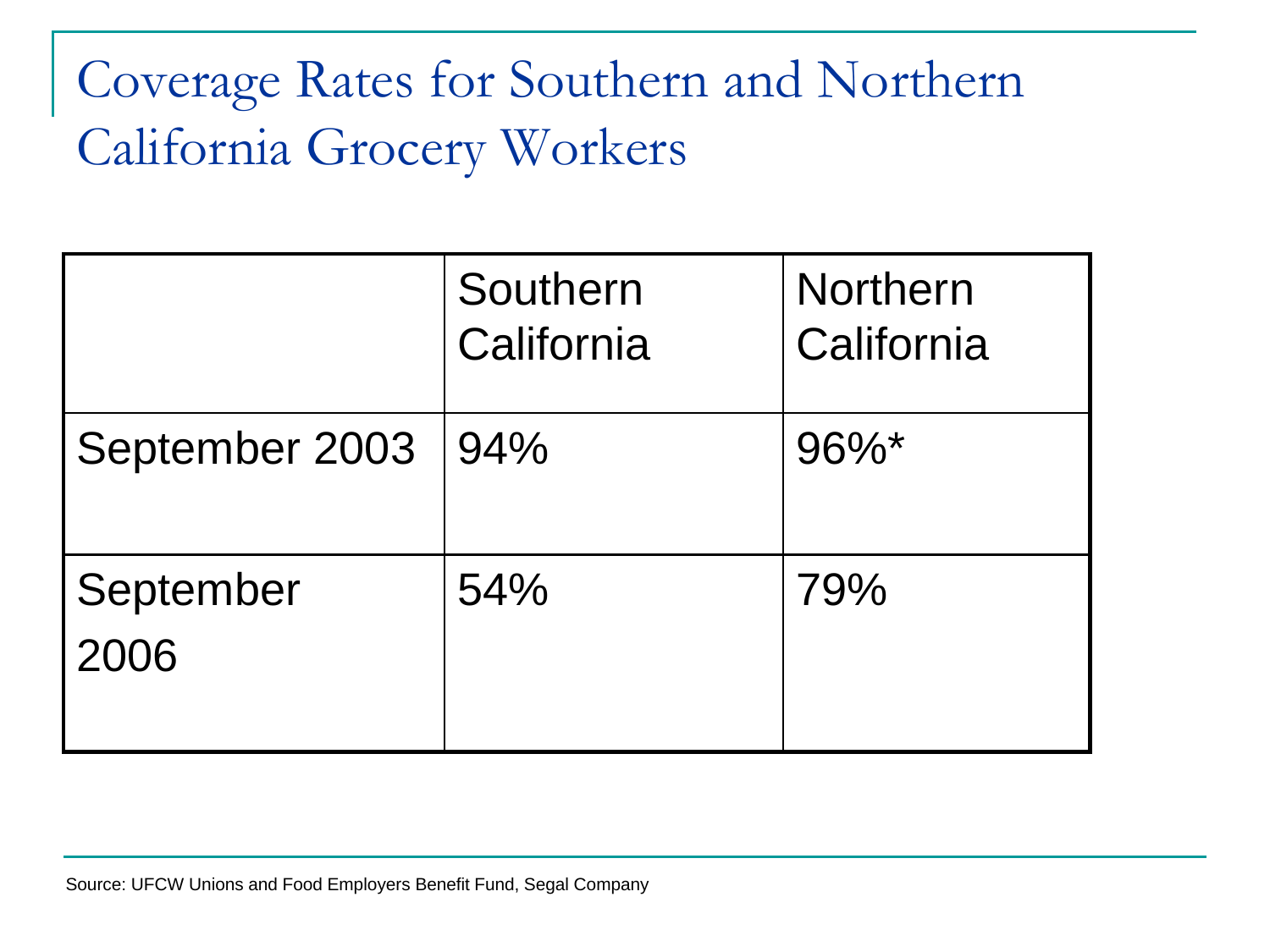# Coverage for Children and Spouses for Southern California Grocery Workers

|                   | Children | <b>Spouses</b> |
|-------------------|----------|----------------|
| September<br>2003 | 64,389   | 33,269         |
| September<br>2006 | 43,572   | 23,162         |
| <b>Difference</b> | 20,817   | 10,107         |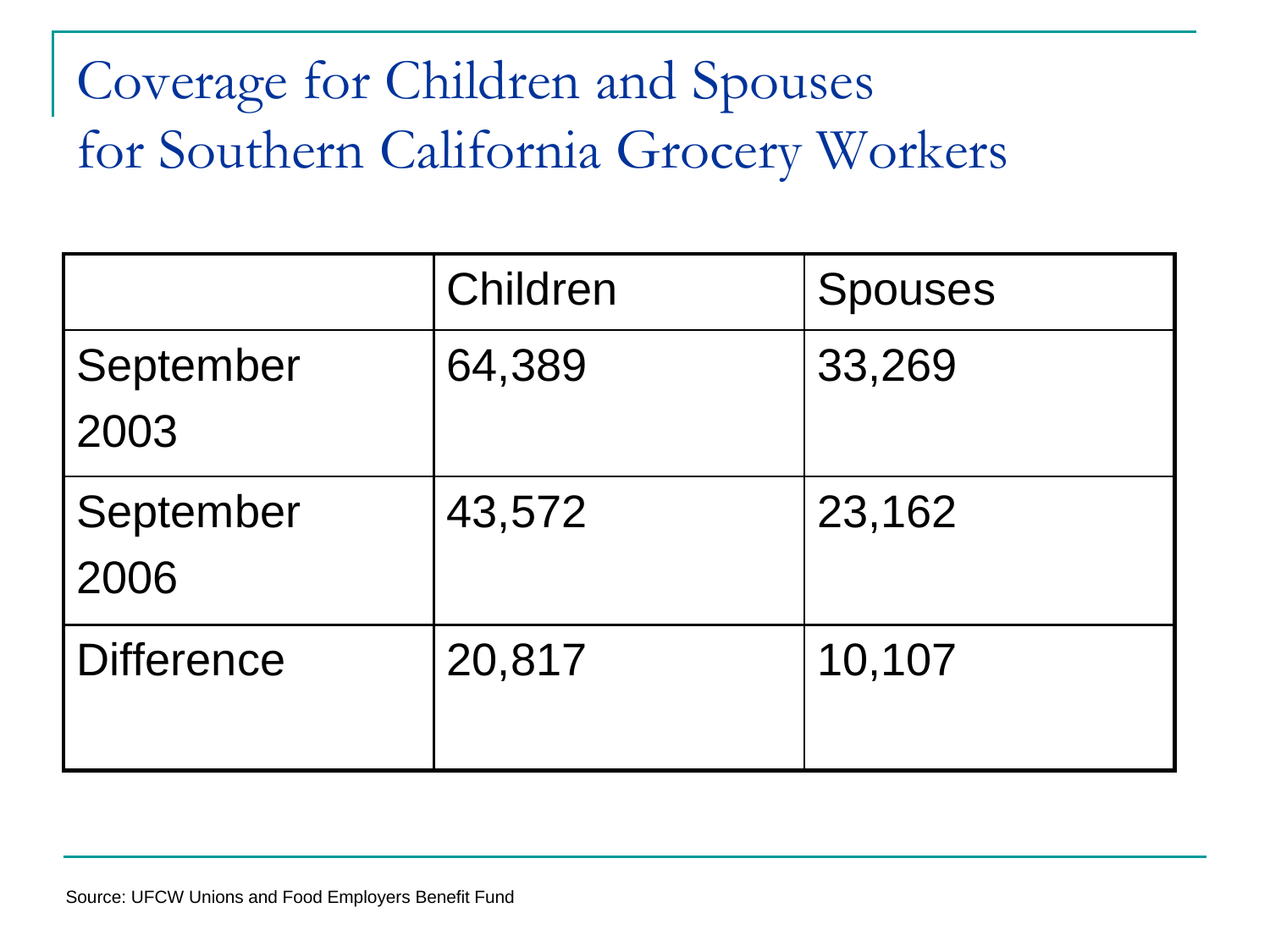#### Annualized Turnover of LA Grocery Workers 2002-2005

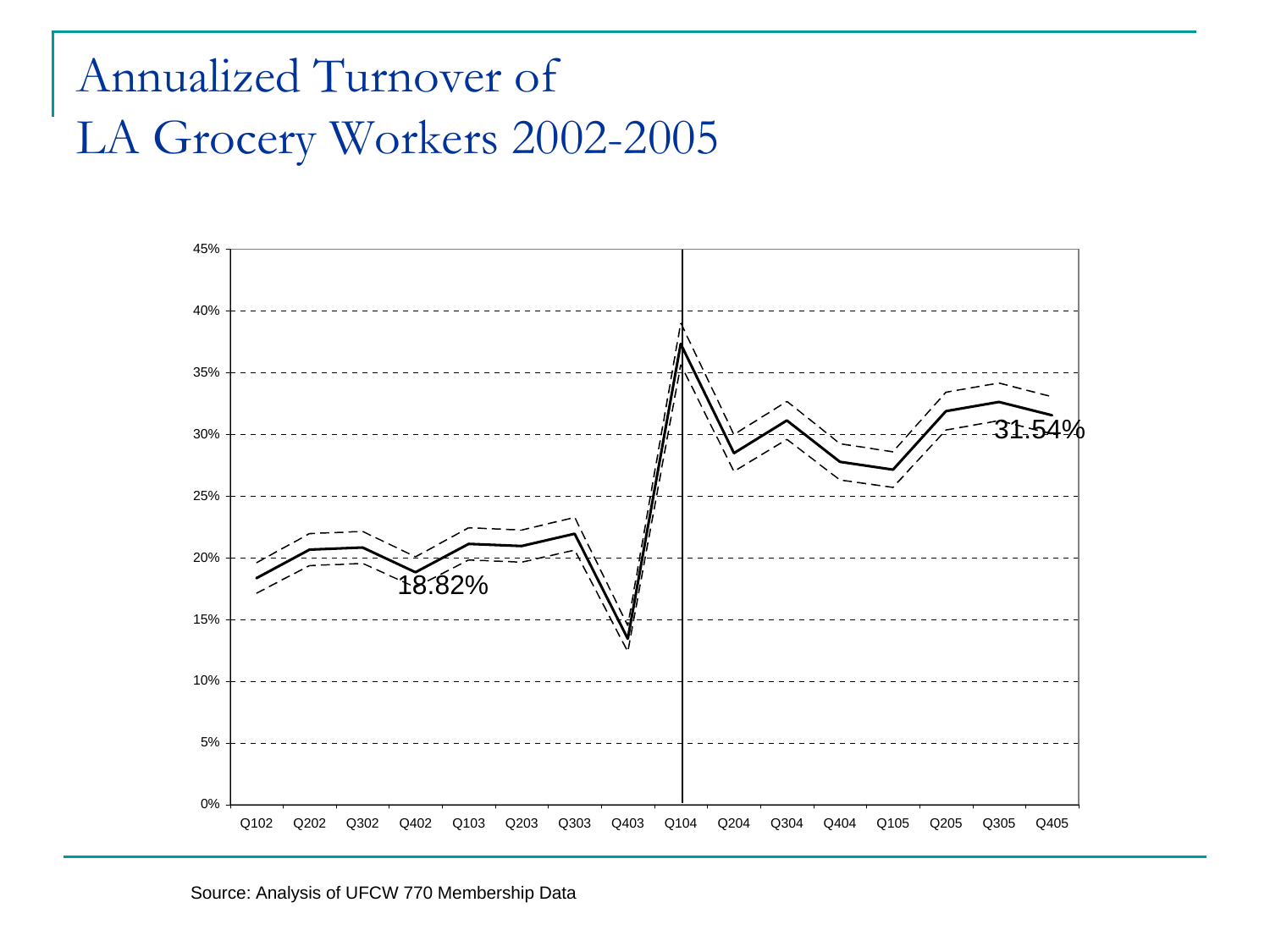## Annualized Turnover of LA Grocery Workers on the Job Less than One Year, 2002-2005

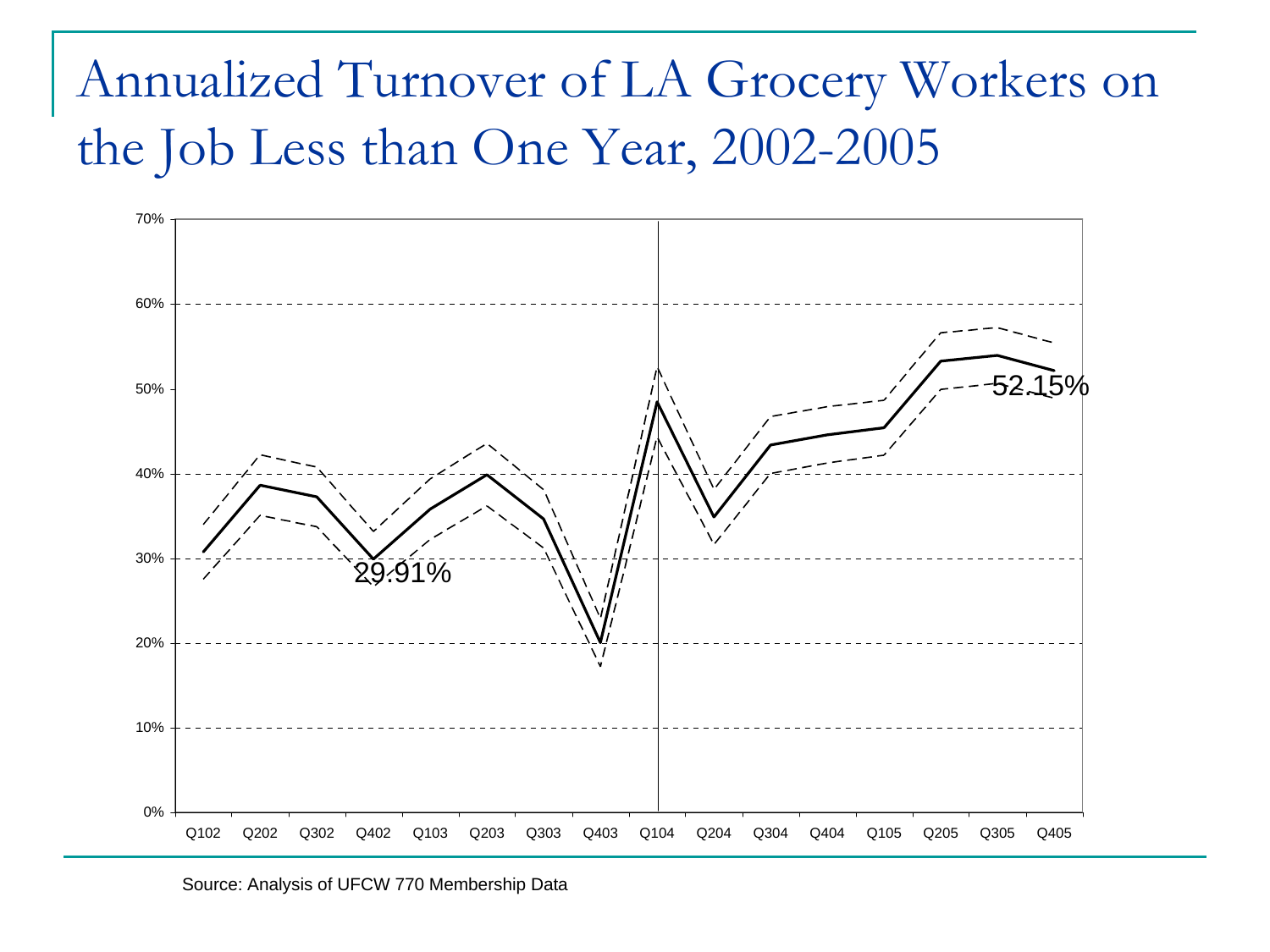#### Annualized Turnover Rate of Northern California Grocery Workers 2002-2005



Source: Analysis of UFCW 428 and 101 Membership Data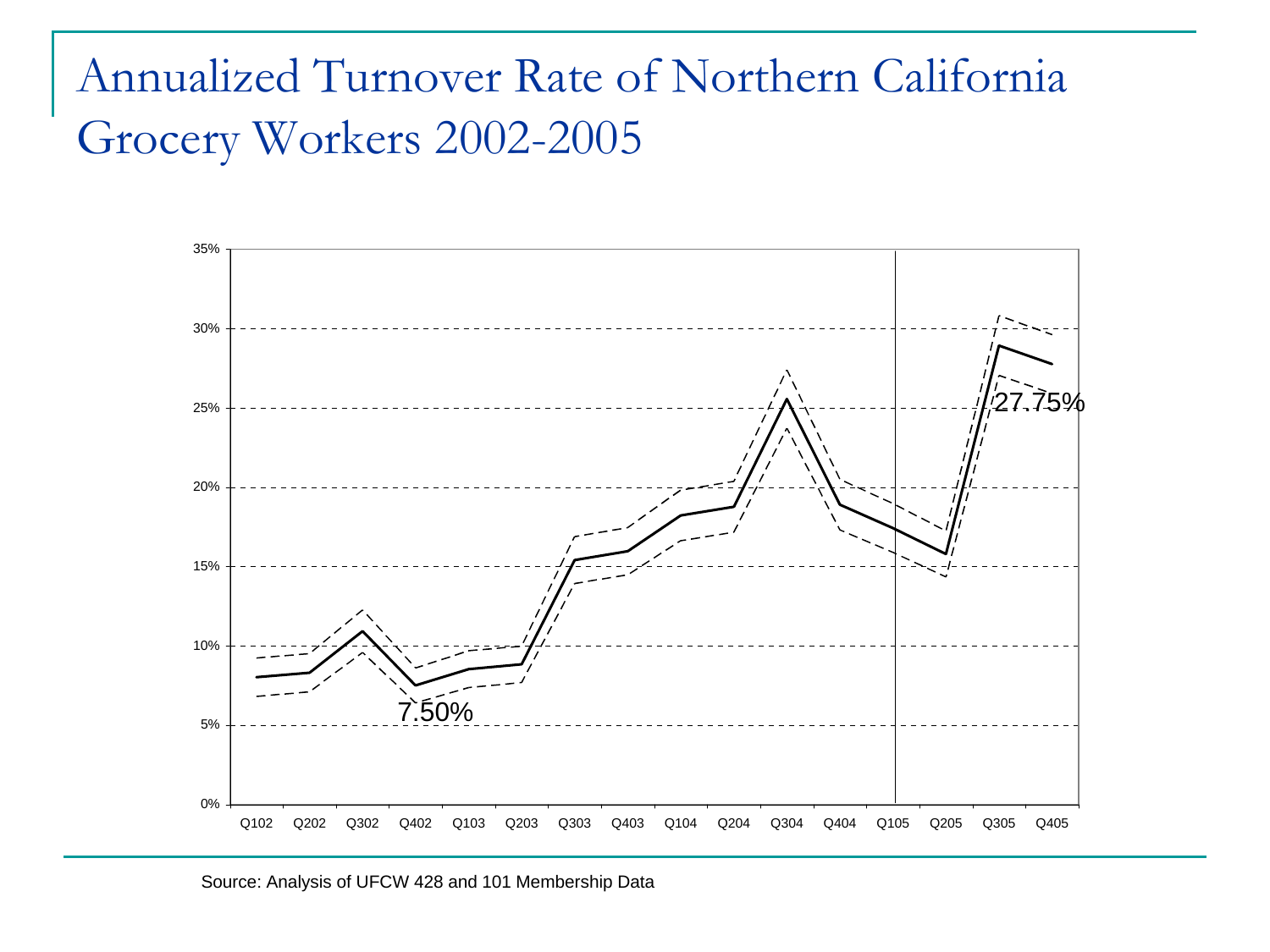#### Teenage Share of LA Grocery Workers 2002-2005



Source: Analysis of UFCW 770 Membership Data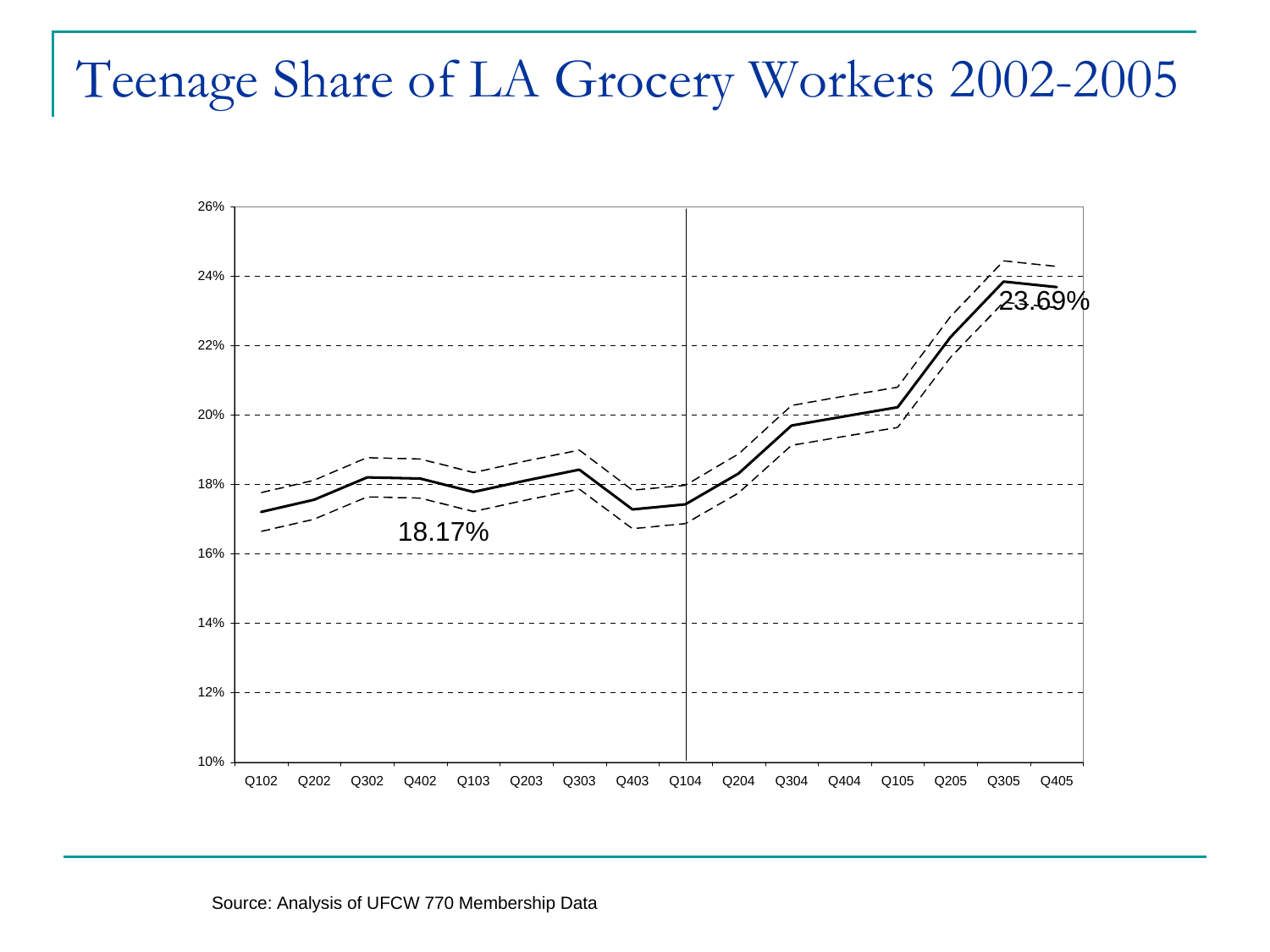### Teenage Share of Newly Hired LA Grocery Workers 2002-2005



Note: Newly hired refers to workers with less than one year tenure on the job. Source: Analysis of UFCW 770 Membership Data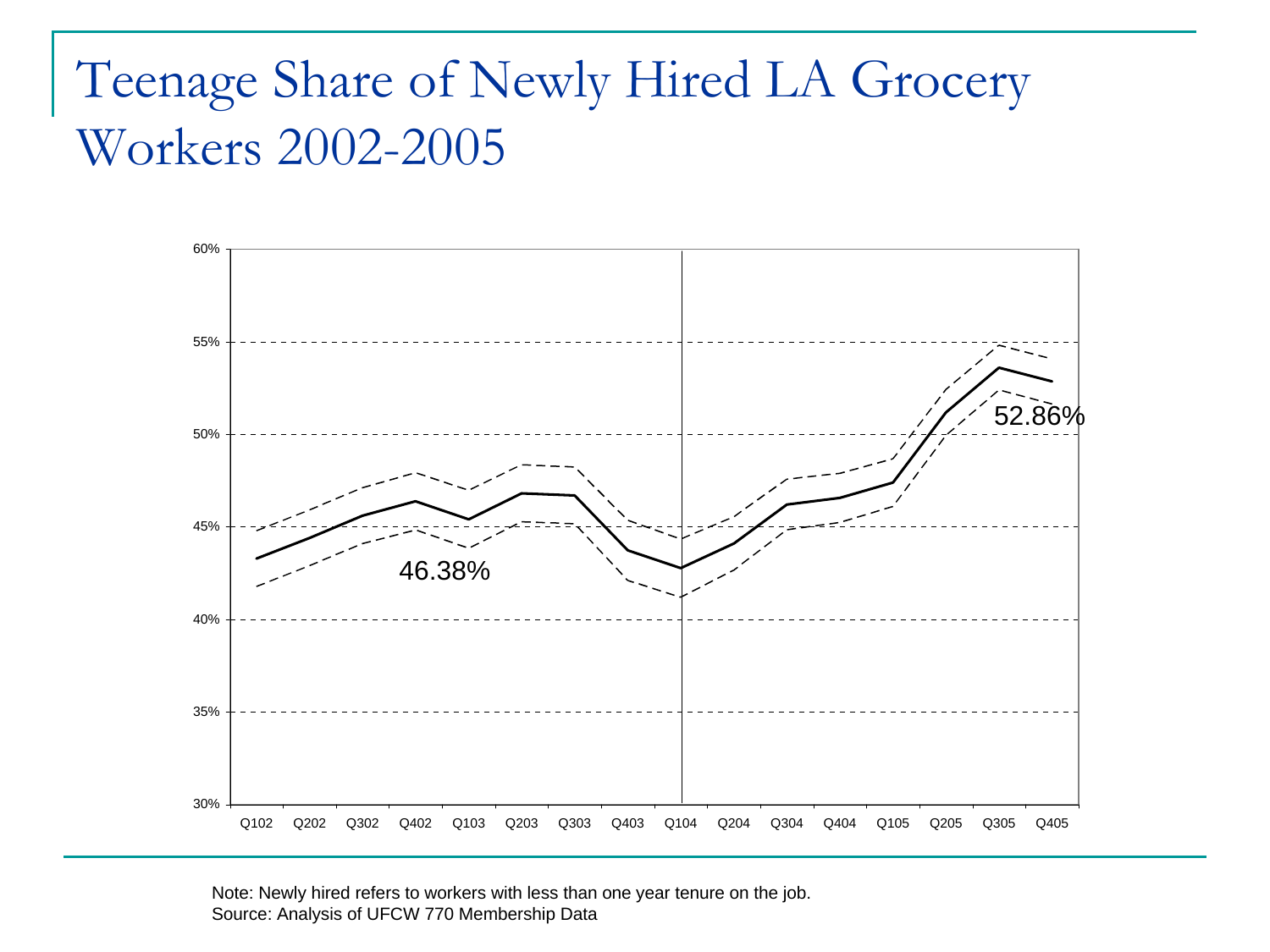#### Number of Doctor's Visits Last Year



Notes: (1) The \* indicates that the difference is statistically significant at the 10% level. (2) Before means the worker was hired prior to the new contract; (3) Controls include age, gender, race, family structure, and health status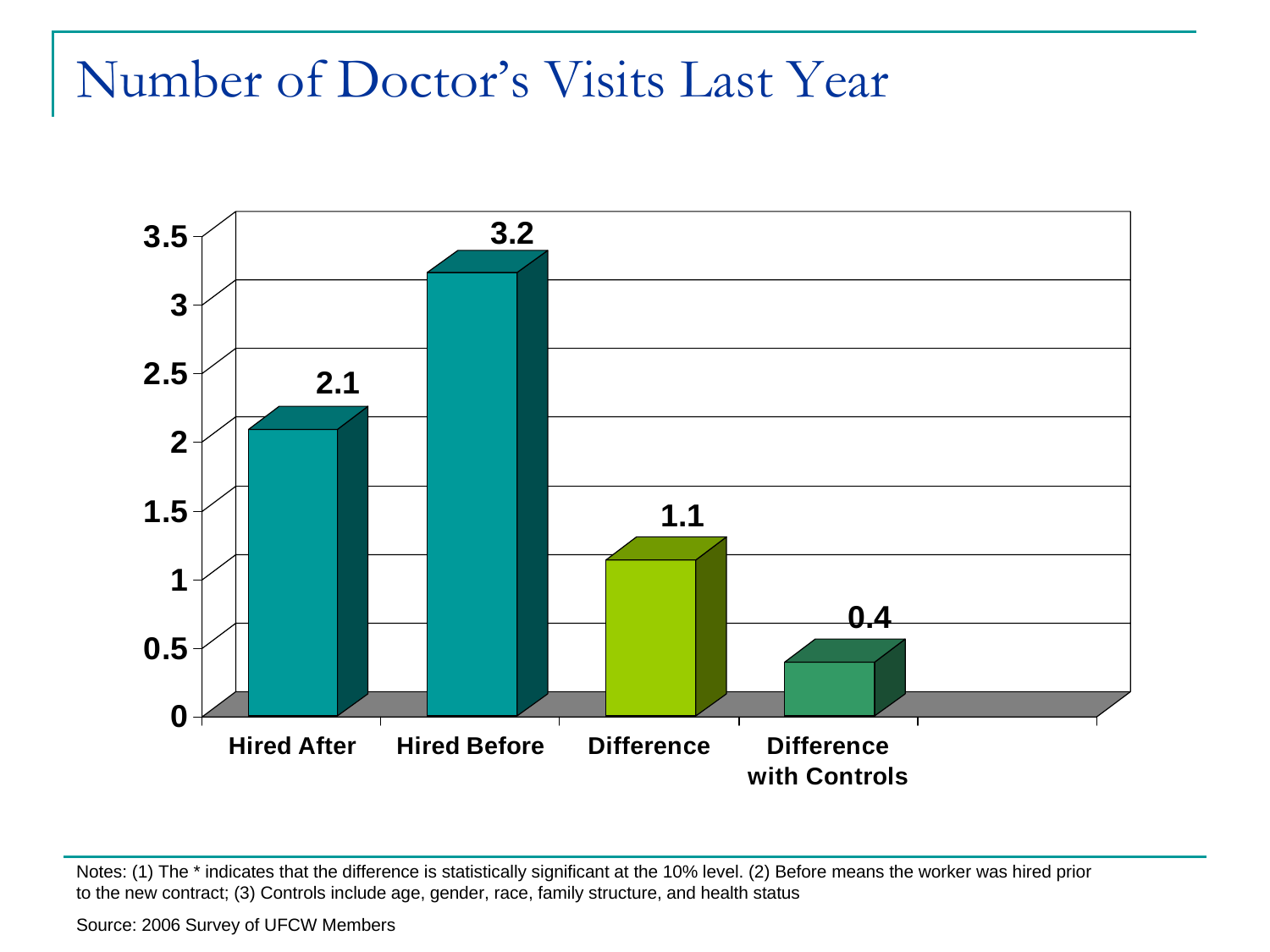# Number of General Checkups Last Year



Notes: (1) The \* indicates that the difference is statistically significant at the 10% level. (2) Before means the worker was hired prior to the new contract; (3) Controls include age, gender, race, family structure, and health status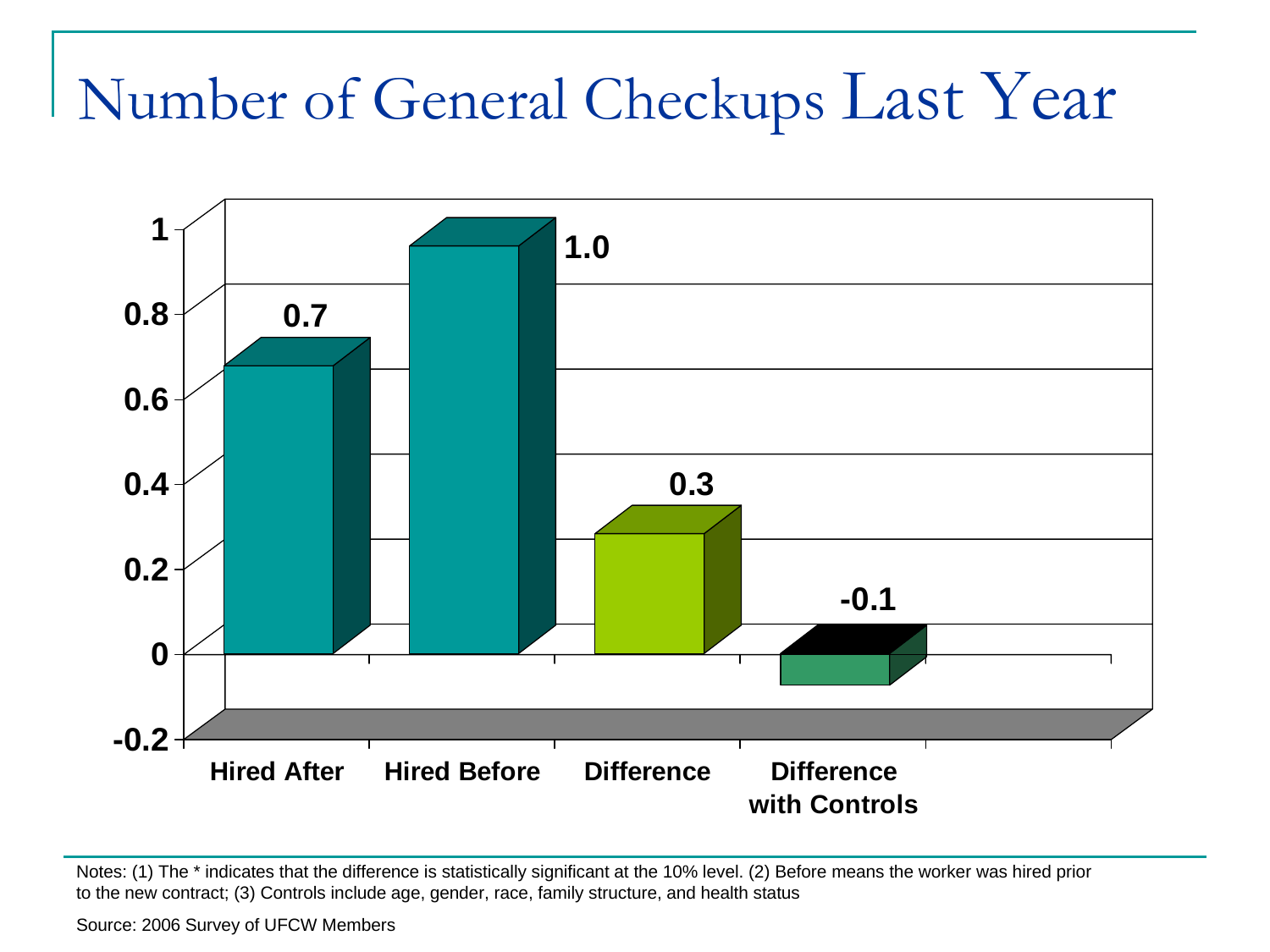### Receiving Treatment if the Worker has Chronic Conditions



Notes: (1) The \* indicates that the difference is statistically significant at the 10% level. (2) Before means the worker was hired prior to the new contract; (3) Controls include age, gender, race, family structure, and health status